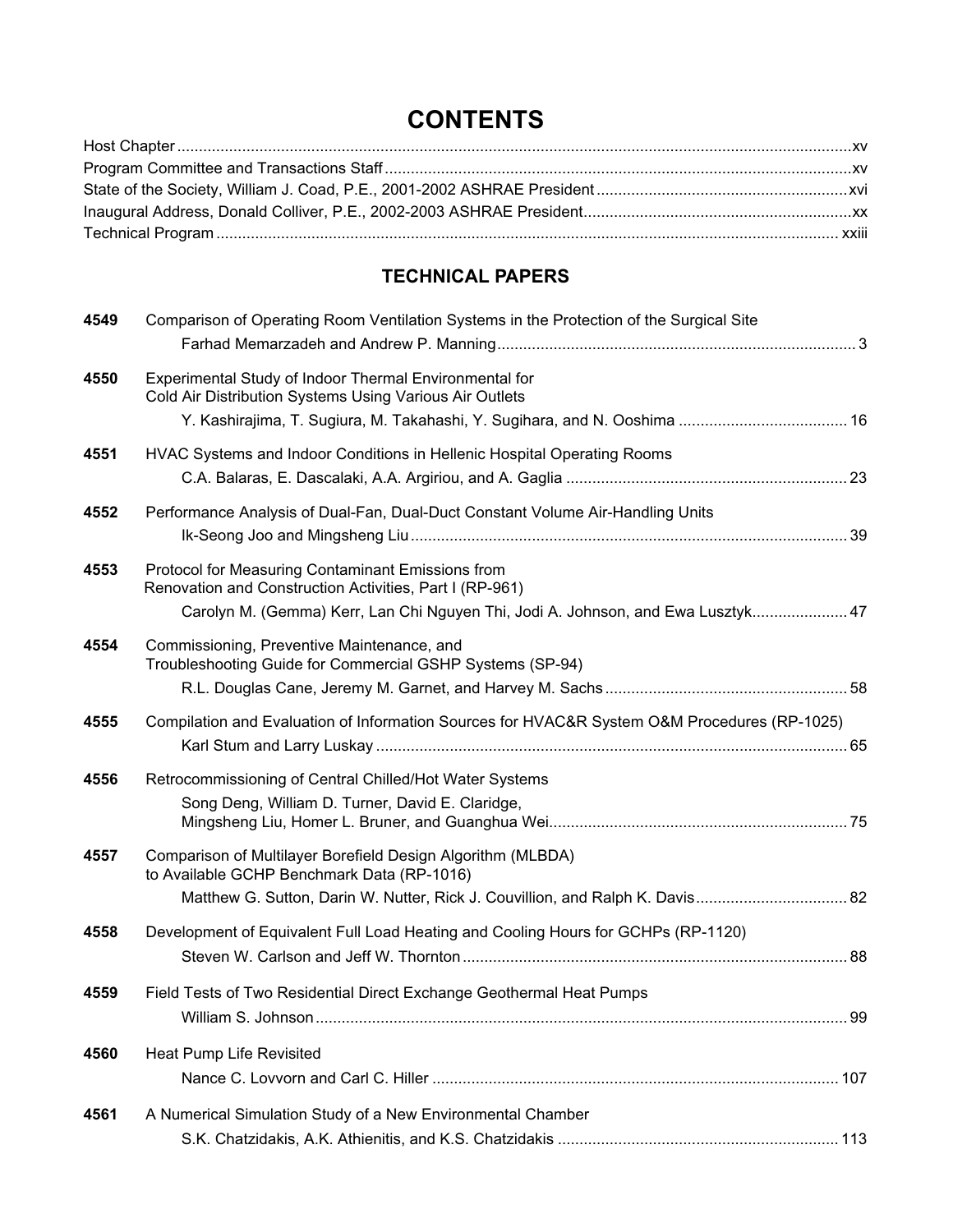| 4562 | Optimization of Temperature Control During Cooling in a Multizone Refrigeration System                                                                                                                                     |     |
|------|----------------------------------------------------------------------------------------------------------------------------------------------------------------------------------------------------------------------------|-----|
| 4563 | Poultry Slaughter Plants: Ventilation System Performance (RP-834)<br>Albert J. Heber, Michael W. Peugh, Neil J. Zimmerman, and Richard H. Linton129                                                                        |     |
| 4564 | Strategies for Operating Refrigerated Warehouse Under Real-Time Pricing (RP-1154)                                                                                                                                          |     |
| 4565 | A Comparison of Controller Tuning Methods from a Design Viewpoint of the Potential for Energy Savings                                                                                                                      |     |
| 4567 | A Water Tank Experiment on the Influence of Occupants' Natural Convection on Ventilation Efficiency                                                                                                                        |     |
| 4568 | An Algorithm for Approximating the Performance of Vertical Bore<br>Heat Exchangers Installed in a Stratified Geological Regime (RP-1016)<br>Matthew G. Sutton, Rick J. Couvillion, Darin W. Nutter, and Ralph K. Davis 177 |     |
| 4569 | An Example of Verification, Validation, and Reporting of Indoor Environment CFD Analyses (RP-1133)                                                                                                                         |     |
| 4570 | Analysis of Energy and Humidity Performance of a<br>System Combining Chilled Ceiling with Desiccant Cooling                                                                                                                |     |
| 4571 | Application of Mobile Wireless Thermostat and Energy Conservation and Comfort in Residential Houses                                                                                                                        |     |
| 4572 | Borehole Thermal Resistance from Line-Source Model of In-Situ Tests                                                                                                                                                        |     |
| 4573 | Chilled Ceilings in Parallel with Dedicated Outdoor Air Systems:<br>Addressing the Concerns of Condensation, Capacity, and Cost                                                                                            | 220 |
| 4574 | Control of Air-Cooled Chiller Condenser Fans Using Clustering Neural Networks                                                                                                                                              |     |
| 4575 | Convection and Electromechanical Analysis of Electrostatically Actuated Blinds Inside Insulated Glass                                                                                                                      |     |
| 4576 | COP Analysis of Carbon Dioxide Cycles                                                                                                                                                                                      |     |
| 4577 | Design and Testing of a Garment for Measuring Sensible<br>Heat Transfer Between the Human Body and Its Environment                                                                                                         |     |
| 4578 | Effects of Environmental Conditions on the VOC Sorption by<br>Building Materials-Part I: Experimental Results (RP-1097)                                                                                                    |     |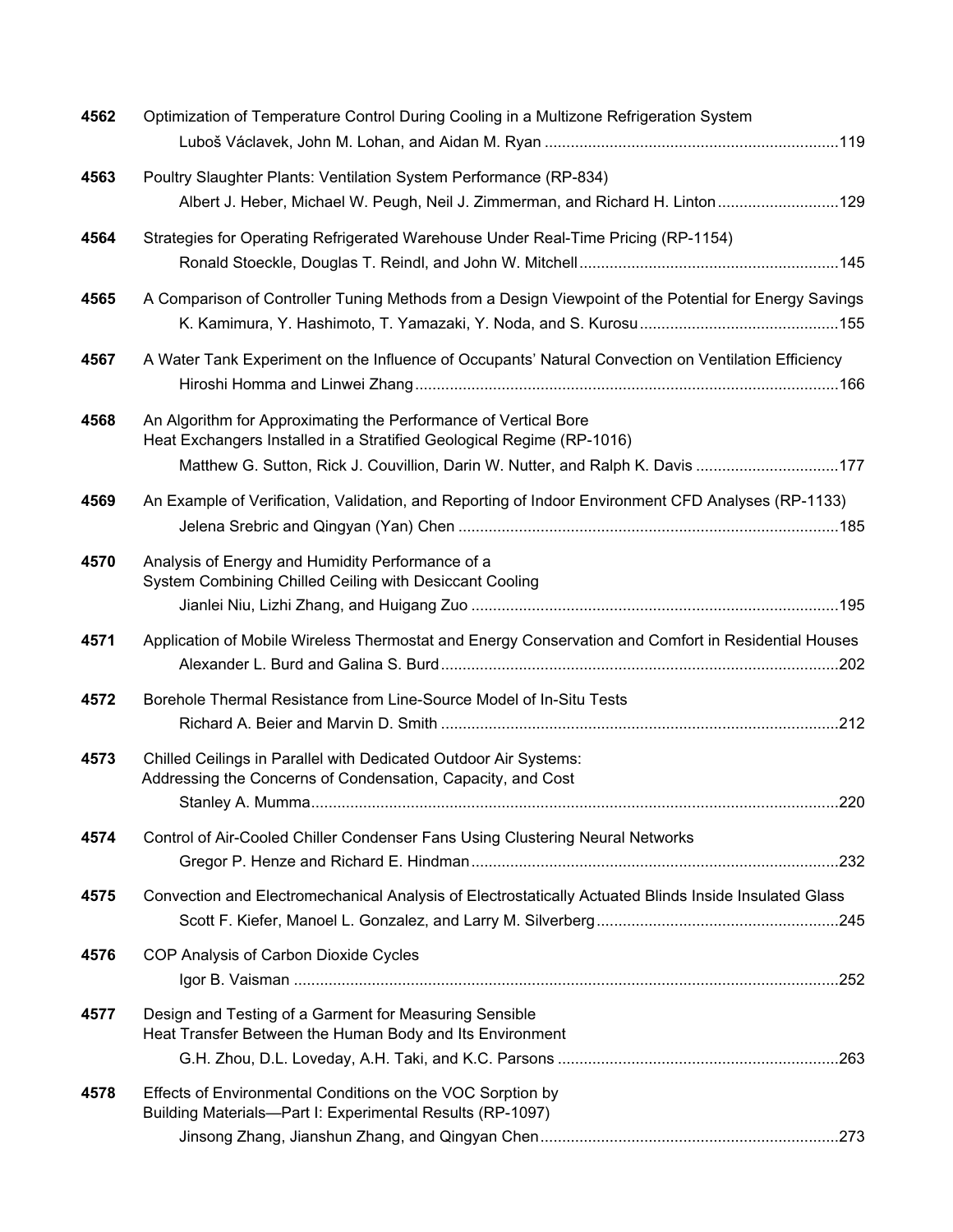| 4579 | Emission of VOCs from Materials Used in Buildings: Analytical and Sensory Aspects (RP-695)<br>William S. Cain, Roland Schmidt, Brian P. Leaderer,              |  |
|------|----------------------------------------------------------------------------------------------------------------------------------------------------------------|--|
| 4580 | Estimation of U.S. Design Temperatures Using Daily Maximum and Minimum Temperatures (RP-1171)                                                                  |  |
| 4581 | Experimental Evaluation of CO <sub>2</sub> -Based Demand-Controlled Ventilation Strategies                                                                     |  |
| 4582 | Frost/Defrost Performance of a Three-Row Fin Staged Heat Pump Evaporator (RP-1002)                                                                             |  |
| 4583 | Influence of Heat Rejected by Air Conditioners to Flow Inside a Recessed Space with One Plate                                                                  |  |
| 4584 | Methods for the Quantification of Driving Rain on Buildings                                                                                                    |  |
| 4585 | Observations on Changing Residential Design Conditions and<br>Recommendations for Register Assessment for the High Performance Home                            |  |
| 4586 | Practical Optimization of Full Thermal Storage Systems Operation<br>Guanghua Wei, Mingsheng Liu, Yasuko Sakurai, David E. Claridge, and W. Dan Turner  360     |  |
| 4587 | Substitution of MSF Desalting Plants with Absorption Water Chillers:<br>New District Air Conditioning in Arabian Gulf Countries                                |  |
| 4588 | The Development of Typical Weather Years for International Locations: Part I, Algorithms (RP-1015)                                                             |  |
| 4589 | The Use of Time Series Analysis in Fault Detection and Diagnosis Methodologies                                                                                 |  |
| 4590 | Thermal Performance of the Subsoil Environment in a Dry Desert Climate                                                                                         |  |
| 4591 | Transient Analysis of Snow-Melting System Performance (RP-1090)                                                                                                |  |
| 4592 | Water Solubility and Clathrate Hydrates in HFC Refrigerants and Refrigerant Blends (RP-923)                                                                    |  |
| 4593 | Uncertainty Analysis of the Experimental Results Investigating the Effects of<br>Turbulence Intensity on the Performance of Rotating Vane Anemometers (RP-986) |  |
| 4594 | Heat and Moisture Production of Poultry and Their Housing Systems: Literature Review (RP-1044)                                                                 |  |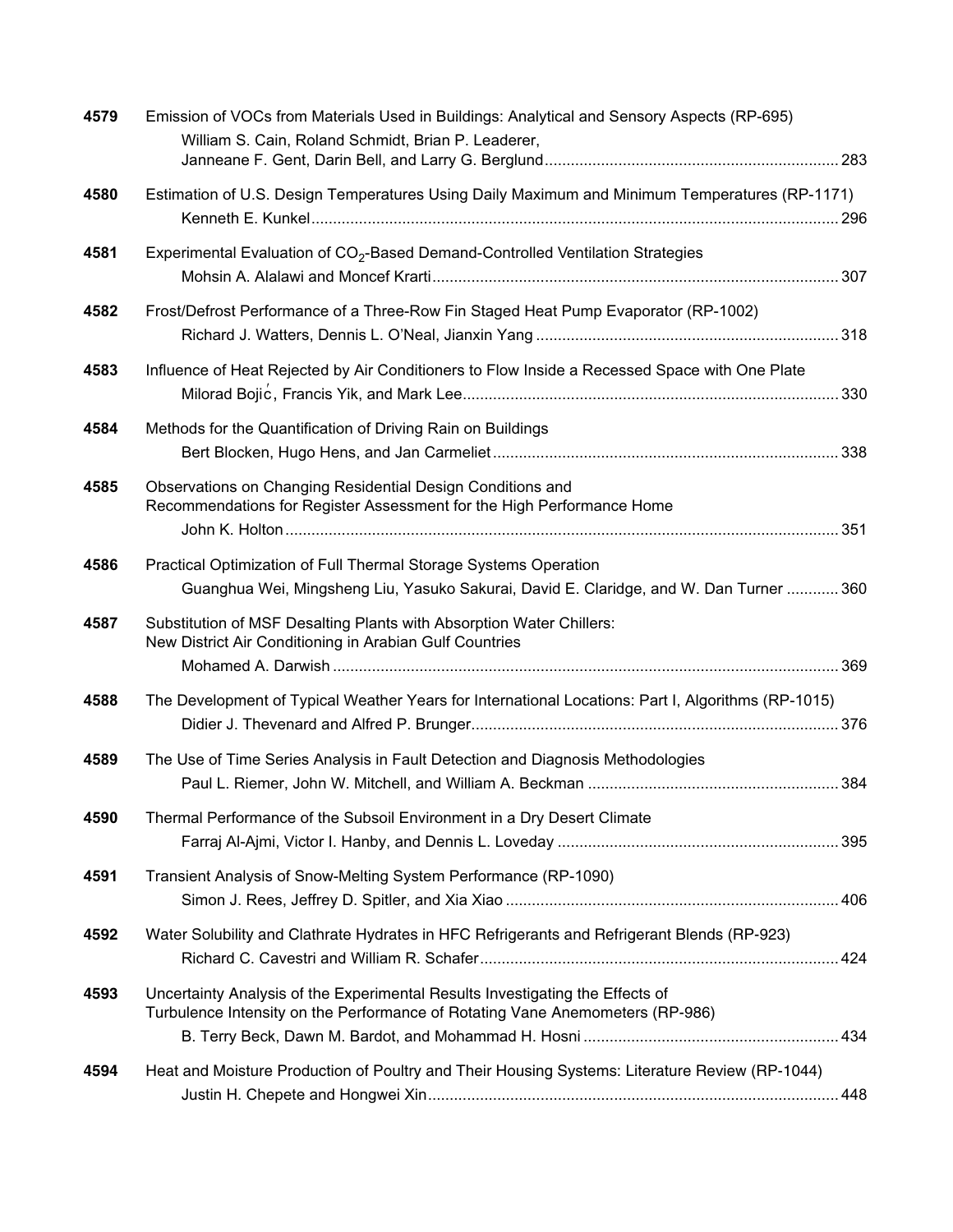| 4595 | Comparison of Event Inference and Flow Trace Signature Methods<br>for Hot Water End-Use Analysis (RP-1172)<br>Gregor P. Henze, Dale K. Tiller, Magnus A. Fischer, and Mathias Rieger 467 |  |
|------|------------------------------------------------------------------------------------------------------------------------------------------------------------------------------------------|--|
| 4596 | The Development of Typical Weather Years for International Locations: Part II, Production (RP-1015)                                                                                      |  |
| 4597 | Web Access to Information on International Weather Data Sources (RP-1170)                                                                                                                |  |
|      | <b>SYMPOSIUM PAPERS</b>                                                                                                                                                                  |  |
|      | HI-02-01 Advances in Thermal and Fluid Flow Characteristics of HVAC/Refrigeration Processes: Part 1                                                                                      |  |
|      | Innovative Experimental Apparatus to Measure Liquid Flow Distribution in<br>Two-Phase Flow Occurring in the Manifolds of Compact Heat Exchangers                                         |  |
|      |                                                                                                                                                                                          |  |
|      | Visualization of the Effects of Spiral Angle on the Enhancement<br>of In-Tube Flow Boiling in Microfin Tubes                                                                             |  |
|      |                                                                                                                                                                                          |  |
|      | Performance of Finned Coil Condensers Optimized for New HFC Refrigerants<br>Vanna Casson, Alberto Cavallini, Luca Cecchinato, Davide Del Col,                                            |  |
|      | Some Observations of the Two-Phase Flow Characteristics of<br>R-125 and R-407C within a 3-mm Diameter Tube                                                                               |  |
|      | HI-02-02 Desiccant System Performance                                                                                                                                                    |  |
|      | Active Desiccant, Total Energy Recovery Hybrid System Optimizes                                                                                                                          |  |
|      | Humidity Control, IAQ, and Energy Efficiency in an Existing Dormitory Facility                                                                                                           |  |
|      | The Impact of Desiccant Dehumidification on Classroom Humidity Levels                                                                                                                    |  |
|      |                                                                                                                                                                                          |  |
|      | Measured Effect of Altitude on the Performance of a Regeneratred Desiccant Matrix                                                                                                        |  |
|      | Primary Energy Consumption of Ventilation Systems-<br>A Comparison and Rating Using Joint-Frequency Weather Data                                                                         |  |
|      |                                                                                                                                                                                          |  |
|      | HI-02-03 International Applications of District Energy Technology                                                                                                                        |  |
|      | Energy Saving of District Heated Flats from the Recondition of the Heating System in Hungary                                                                                             |  |
|      | Environmental Economy of Low-Enthalpy Energy Resources in District Energy Systems                                                                                                        |  |
|      | District Energy Efficiency Improvement with Absorption Cooling: The Hungarian Experience                                                                                                 |  |
|      | Evaluation of the Proposed Geothermal District Energy System<br>for the City of Aydin with New Rating Parameters                                                                         |  |
|      |                                                                                                                                                                                          |  |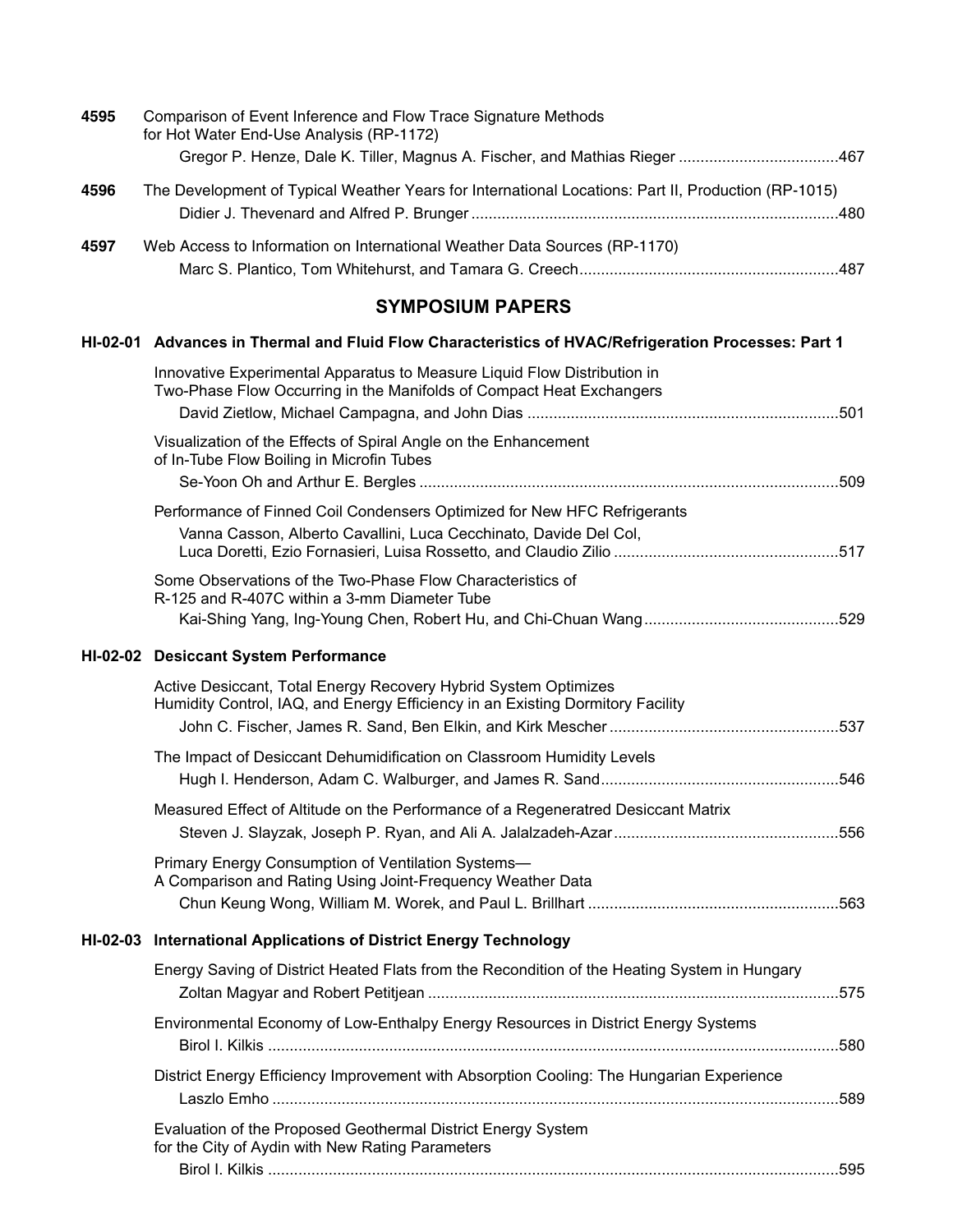| HI-02-04 Advances in Thermal Fluid Processes in HVAC/Refrigeration Processes: Part 2                                                                                                                                                                         |  |
|--------------------------------------------------------------------------------------------------------------------------------------------------------------------------------------------------------------------------------------------------------------|--|
| Simulation of Flow Patterns and Evaporation in Horizontal Flattened Tubes                                                                                                                                                                                    |  |
| Uncertainty Analysis of the Experimental Results Investigating the Effects of<br>Turbulence Intensity on the Performance of Rotating Vane Anemometers (RP-986)<br>B. Terry Beck, Dawn M. Bardot, and Mohammad H. Hosni<br>(See Technical Paper 4593, p. 434) |  |
| Computer Modeling for Small Air-Conditioning Systems Capable of Handling Complex Circuitry                                                                                                                                                                   |  |
| Forced Convective Condensation of Refrigerants R-502 and R-507 in Smooth and Enhanced Tubes                                                                                                                                                                  |  |
| Heat and Moisture Production of Poultry and Their Housing Systems: Literature Review (RP-1044)<br>Justin H. Chepete and Hongwei Xin<br>(See Technical Paper 4594, p. 448)                                                                                    |  |
| HI-02-05 CHP for Buildings-Is It Ready for Prime Time?                                                                                                                                                                                                       |  |
| Technical, Economic, and Regulatory Challenges to Installing<br>Eight Gigawatts of New CHP for Building Systems by the Year 2020                                                                                                                             |  |
| University Combined Heat and Power (CHP) Systems:<br>Exploring Technical, Financial, and Environmental Solutions                                                                                                                                             |  |
| Integration of Microturbine with Single-Effect Exhaust-Driven<br>Absorption Chiller and Solid Wheel Desiccant System<br>Predrag Popovic, Aristotle Marantan, Reinhard Radermacher, and Patricia Garland 660                                                  |  |
| Predictive Algorithms for Microturbine Performance for BCHP Systems<br>Solomon D. Labinov, A. Zaltash, D. Tom Rizy, Phillip D. Fairchild,                                                                                                                    |  |
| <b>Building Load Profiles and Optimal CHP Systems</b>                                                                                                                                                                                                        |  |
| HI-02-06 Radiant Panel Heating and Cooling: Recent Developments and Applications                                                                                                                                                                             |  |
| Modeling of a Hybrid HVAC Panel for Library Buildings                                                                                                                                                                                                        |  |
| Control of Slab Heating and Cooling Systems Studied by Dynamic Computer Simulations                                                                                                                                                                          |  |
| Art Museum in Bregenz-Soft HVAC for a Strong Architecture                                                                                                                                                                                                    |  |
| Field Measurements of Operative Temperatures in Buildings<br>Heated or Cooled by Embedded Water-Based Radiant Systems                                                                                                                                        |  |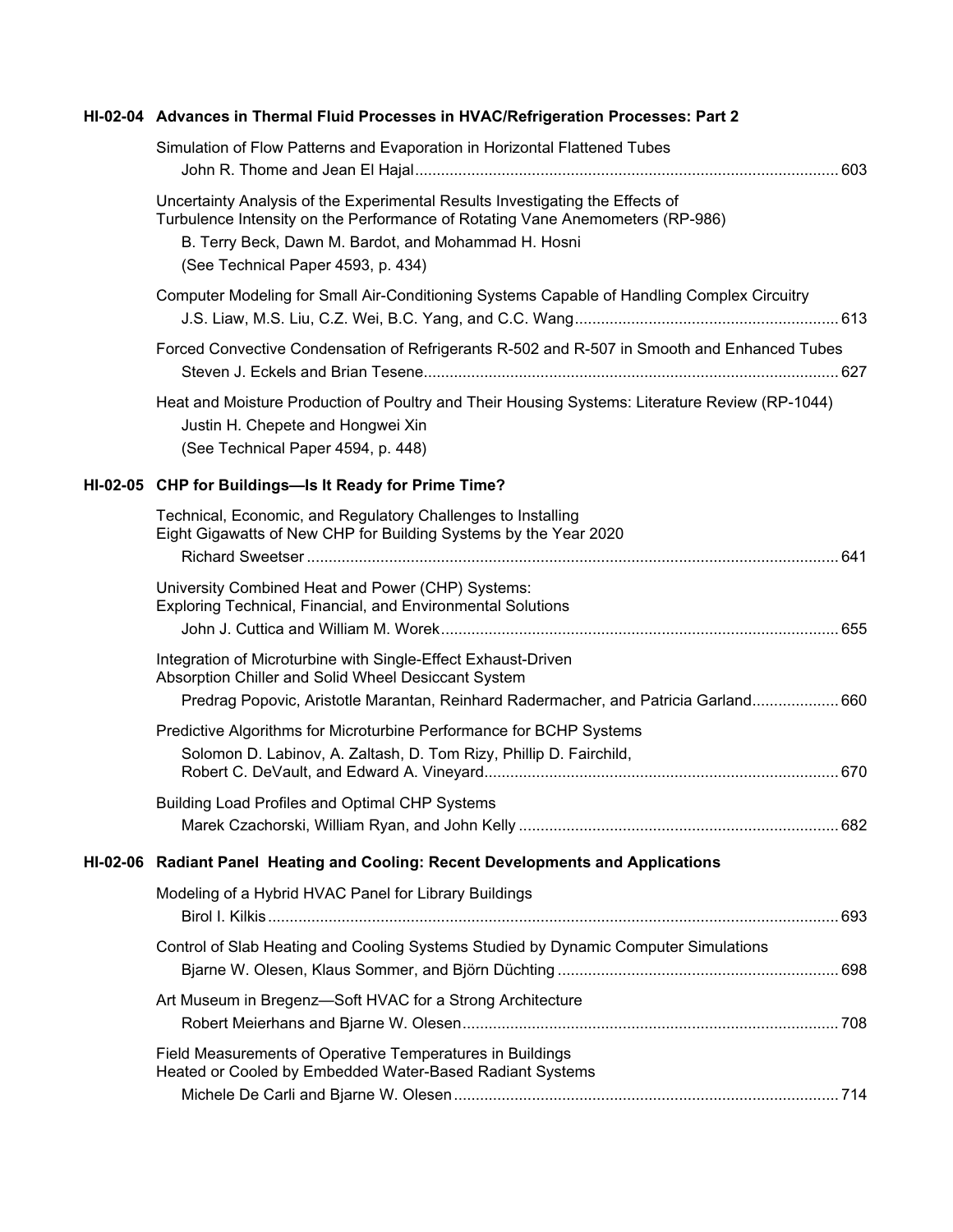## **HI-02-07 Refrigerant Properties Research Update**

|          | Viscosity of Refrigerant Blends (RP-1142)                                                                                                                                                                                  |  |
|----------|----------------------------------------------------------------------------------------------------------------------------------------------------------------------------------------------------------------------------|--|
|          | Determination of Refrigerant Lower Flammability Limits in<br>Compliance with Proposed Addendum $p$ to Standard 34 (RP-1073)                                                                                                |  |
|          | Assessment of the Commercial Implications of ASHRAE A3<br>Flammable Refrigerants in Air-Conditioning and Refrigeration Systems                                                                                             |  |
|          | HI-02-08 Performance of Service Water Heating Systems: Some Actual Results                                                                                                                                                 |  |
|          | Comparison of Event Inference and Flow Trace Signature Methods<br>for Hot Water End-Use Analysis (RP-1172)<br>Gregor P. Henze, Dale K. Tiller, Magnus A. Fischer, and Mathias Rieger<br>(See Technical Paper 4595, p. 467) |  |
|          | Field Test Comparison of Hot Water Recirculation Loop vs. Point-of-Use Water Heaters in a High School                                                                                                                      |  |
|          | Field Test of a Photovoltaic Water Heater                                                                                                                                                                                  |  |
|          | Heat Pump Water Heater Operating Experience in a Residence                                                                                                                                                                 |  |
|          | HI-02-09 Practical Applications of Multizone Airflow and Contaminant Transport Modeling                                                                                                                                    |  |
|          | Multizone Modeling Approaches to Contaminant-Based Design                                                                                                                                                                  |  |
|          | Use of Multizone Air Exchange Simulation to Evaluate a Hybrid Ventilation System                                                                                                                                           |  |
|          | An Enhanced Multizone Model and Its Application to Optimum Placement of CBW Sensors                                                                                                                                        |  |
|          | Smoke Mangement Applications of CONTAM                                                                                                                                                                                     |  |
|          | Use of Multizone Modeling for High-Rise Smoke Control System Design                                                                                                                                                        |  |
| HI-02-10 | <b>Practical Applications of Smoke Management Research</b>                                                                                                                                                                 |  |
|          | Preliminary Investigations of Smoke Movement Through<br>HVAC Systems and Duct Smoke Detectors (RP-1079)                                                                                                                    |  |
|          |                                                                                                                                                                                                                            |  |
|          | A Preview of ASHRAE's New and Revised Smoke Management Book (RP-1122)                                                                                                                                                      |  |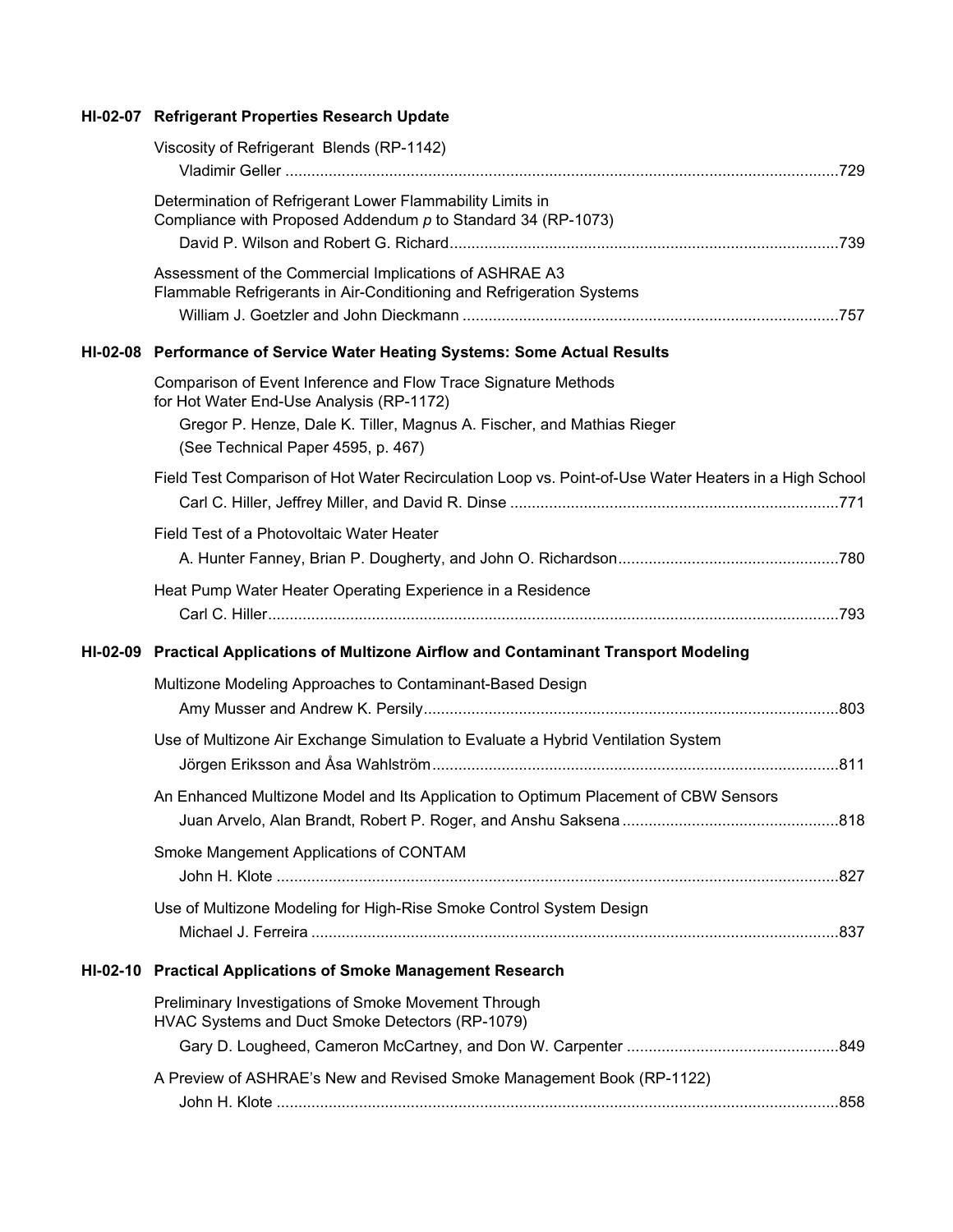| Experimental Study and Zone Modeling of Smoke Movement in a Model Atrium (RP-899)                                                            |  |
|----------------------------------------------------------------------------------------------------------------------------------------------|--|
|                                                                                                                                              |  |
| HI-02-11 Research on Variable Speed Drives and Motors                                                                                        |  |
| Early Detection of Insulation Breakdown in Low-Voltage Motors,<br>Part I: Background, Experimental Design, and Preliminary Results (RP-1078) |  |
|                                                                                                                                              |  |
| Early Detection of Insulation Breakdown in Low-Voltage Motors, Part II: Analysis Results (RP-1078)                                           |  |
| <b>Characterization of Non-Sinusoidal Measurement Station</b><br>Component Requirements and Errors (RP-1095)                                 |  |
|                                                                                                                                              |  |
| Instrument Selection Criteria for Non-Sinusoidal Power Measurements (RP-1095)                                                                |  |
| HI-02-12 European Standard Activities for Building Load, Energy, and Performance Calculation Methods                                         |  |
| A European Standard on Calculation of the HVAC Energy<br>Requirement of Buildings with Room Conditioning Systems                             |  |
| prEN-ISO 13790-A Simplified Method to Assess the Annual Heating Energy Use in Buildings                                                      |  |
| <b>EN-ISO Standard for Summer Comfort</b>                                                                                                    |  |
| Integrated Energy Performance Standard for Heating Systems                                                                                   |  |
| HI-02-13 Refrigerant Issues with Unitary Air Conditioning and Heat Pumps                                                                     |  |
| Evaluation of Transcritical CO <sub>2</sub> Using an Automotive Compressor in a Packaged-Unitary Military ECU                                |  |
| Frost Deposition and Refrigerant Distribution in Microchannel Heat Exchangers                                                                |  |
| Evaluation of Carbon Dioxide as R-22 Substitute for Residential Air-Conditioning                                                             |  |
| An Evaluation of Superheat-Based Refrigerant Charge Diagnostics for Residential Cooling Systems                                              |  |
| HI-02-14 Simulation, Modeling, and Optimization of Hybrid HVAC Systems: Recent Issues and Tools                                              |  |
| Modeling Radiant Systems in an Integrated Heat Balance Based Energy Simulation Program                                                       |  |
| An Analytical Optimization Tool for Hydronic Heating and Cooling with Low-Enthalpy Energy Resources                                          |  |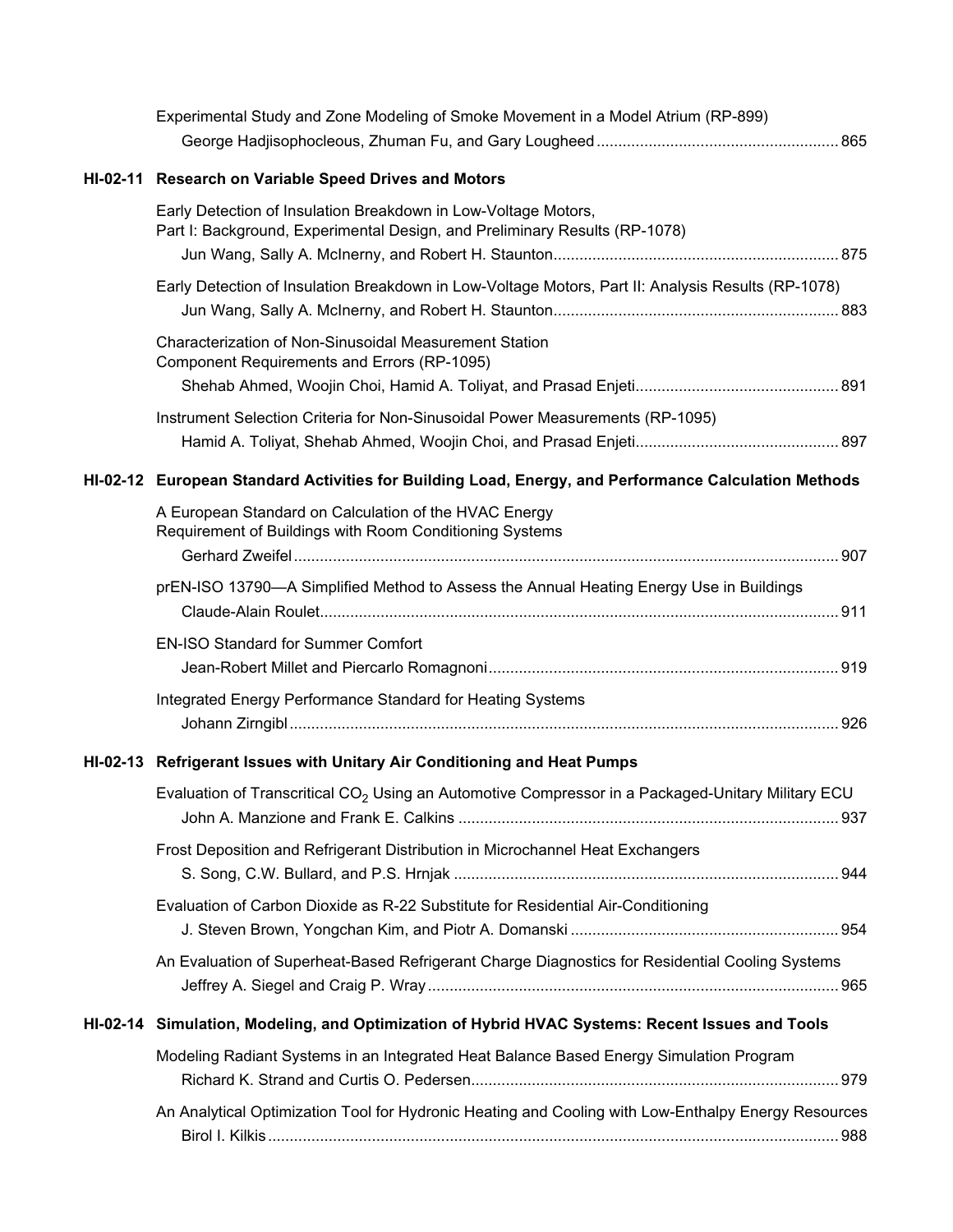| Development of Radiation Transfer Equation That Encompasses Shading and Obstacles                                                                                                                                      |  |
|------------------------------------------------------------------------------------------------------------------------------------------------------------------------------------------------------------------------|--|
| Comparison of Control Strategies for Floor Heating                                                                                                                                                                     |  |
| HI-02-15 Exhaust and Air Intake Design Issues                                                                                                                                                                          |  |
| Reentrainment of Flue Gases and Building Air Exhaust by Packaged HVAC Equipment<br>George H. Stickford, James H. Saunders, David J. Hesse,                                                                             |  |
| The Influence of a Rooftop Structure on the Dispersion of Exhaust from a Rooftop Stack<br>Patrick J. Saathoff, Louis P. Lazure, Ted Stathopoulos, and H. Peperkamp1029                                                 |  |
| Specifying Exhaust Systems That Avoid Fume Reentry and Adverse Health Effects                                                                                                                                          |  |
| HI-02-16 Recent Developments in Availability of International Weather Data                                                                                                                                             |  |
| North American and European Hourly Based Weather Data and<br>Methods for HVAC Building Energy Analyses and Design by Simulation                                                                                        |  |
| Development of Typical Year Weather Data for Chinese Locations                                                                                                                                                         |  |
| The Development of Typical Weather Years for International Locations: Part II, Production (RP-1015)<br>Didier J. Thevenard and Alfred P. Brunger<br>(See Technical Paper 4596, p. 480)                                 |  |
| Web Access to Information on International Weather Data Sources (RP-1170)<br>Marc S. Plantico, Tom Whitehurst, and Tamara G. Creech<br>(See Technical Paper 4597, p. 487)                                              |  |
| HI-02-17 Air and Contaminant Flows Around Occupants in Ventilated Spaces: Part 1                                                                                                                                       |  |
| Numerical Simulation of Air Distribution in Chair Ventilated Rooms by Simplified Methodology                                                                                                                           |  |
| Application of Computer Simulated Persons in Indoor Environmental Modeling                                                                                                                                             |  |
| Thermal Comfort in a Mixing Ventilated Room with High Velocities Near the Occupied Zone<br>Tine S. Jacobsen, Peter V. Nielsen, Rikke Hansen, Elisabeth Mathiesen, and Claus Topp1090                                   |  |
| Measurement of Thermal Comfort and Local Discomfort by a Thermal Manikin<br>Peter V. Nielsen, Tine S. Jacobsen, Rikke Hansen, Elisabeth Mathiesen, and Claus Topp1097                                                  |  |
| HI-02-18 Recent Advances in the Thermal Simulation of HVAC Equipment                                                                                                                                                   |  |
| Modular HVAC Simulation and the Future Integration of<br>Alternative Cooling Systems in a New Building Energy Simulation Program<br>Richard K. Strand, Daniel E. Fisher, Richard J. Liesen, and Curtis O. Pedersen1107 |  |
| Development and Testing of a Reformulated Regression-Based Electric Chiller Model                                                                                                                                      |  |